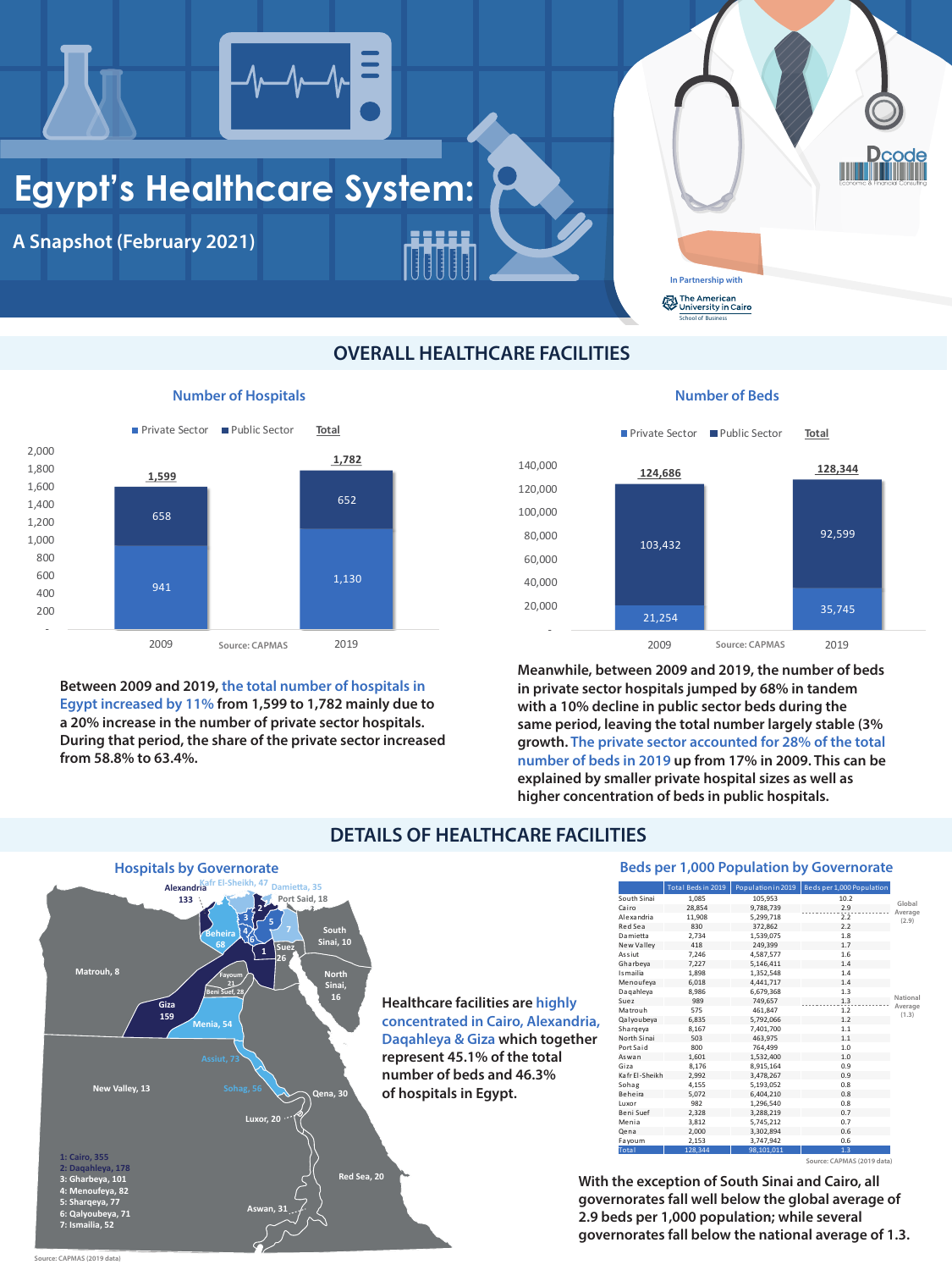### **DETAILS OF HEALTHCARE FACILITIES (CONT'D)**

**Breakdown of Hospital Beds by Entity (%)**



### **NUMBER OF PATIENTS AND ADMISSION CASES**

**Despite ranking fourth in terms of population size, Daqahleya had**



**Source: CAPMAS \*The reported data grouped some governorates together without providing a further breakdown for these governorates during that year.**

**the highest number of outpatients in public & central hospitals which may be due to Mansoura University Hospital serving all the Delta region.**

**The number of admission cases in public & central hospitals has a moderately strong correlation (0.6) with population, meaning that around 60% of the number of admission cases can be explained by the governorates' population size.** 

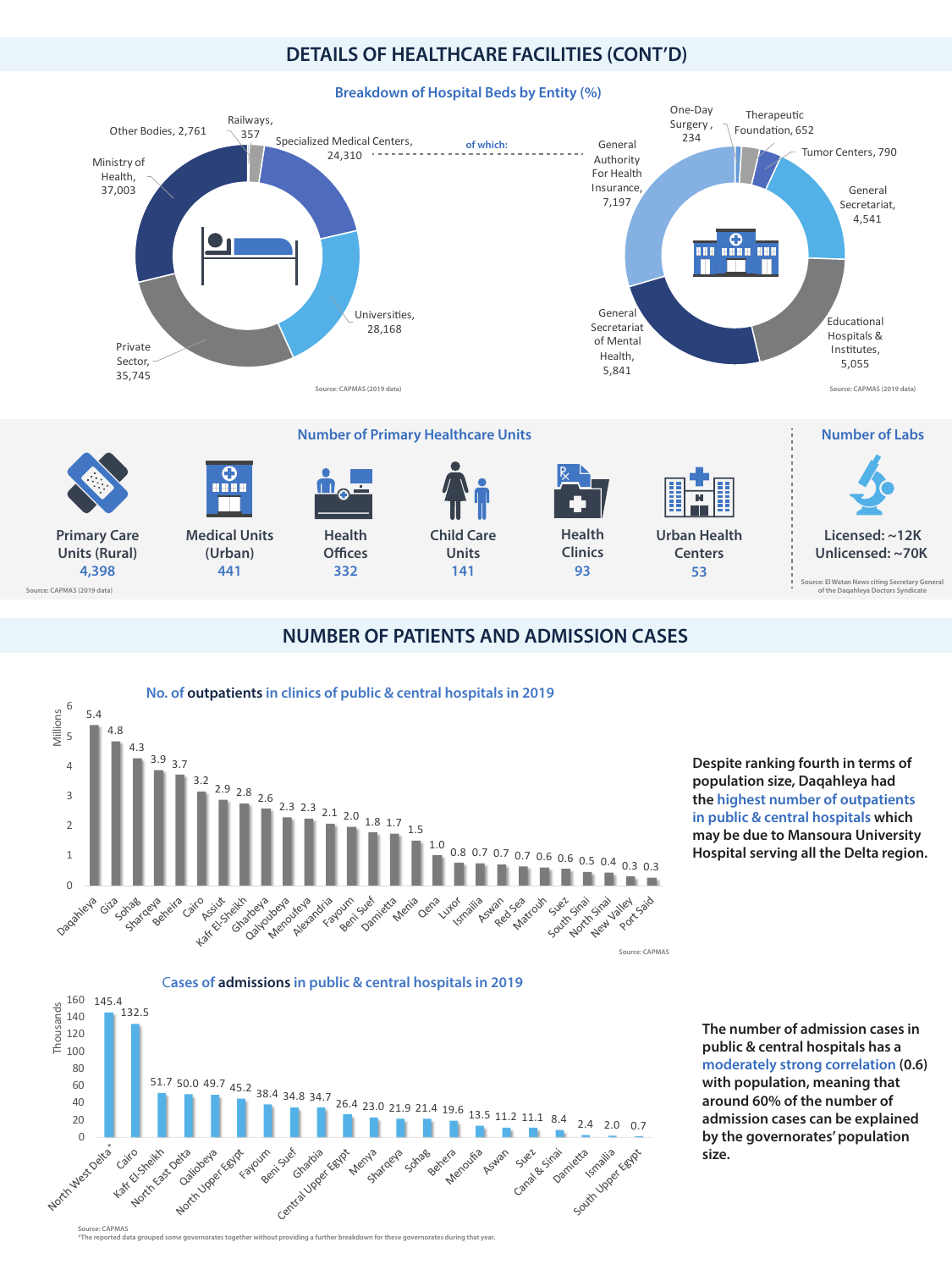### **OVERVIEW OF HUMAN RESOURCES IN HEALTHCARE**

### **HEALTH EXPENDITURE/ ECONOMICS**



### **Implemented Investments in the Healthcare Sector (in EGP bn) Current Health Expenditure (% of GDP)**  $\overline{3.2}$   $\overline{3.2}$   $\overline{2.9}$   $\overline{2.7}$   $\overline{3.7}$   $\overline{3.4}$   $\overline{3.5}$   $\overline{4.8}$   $\overline{5.2}$ 9.8 2.4 1.4 2.4 1.9 2.4 3.0 4.0 4.1 5.5 8.7 9.3 2008-In-2 4 6 8 10 12 14 16 18 20 ш  $\overline{\mathcal{O}}$  $\mathbf{r}$ ع  $\equiv$ **Public** Private

2009/10

**2010/11** 

**2011/12** 

**2012/13** 

**Treatment Cost at the State Expense (in EGP mn)**

### **3.6 mn patients treated at the state expense inside Egypt in 2019, of which:**

**Source: World Bank**

**Source: Central Bank of Egypt (CBE)**

2017/128

2018/19

**Total implemented investments in the healthcare sector have increased by 1.5 folds between 2015/16 and 2018/19 in nominal terms.**

2013/14



2015/116

2016/11

2014/15

**Despite increasing investments, Egypt's percentage of current health expenditure to GDP is half the global average. Egypt's out-of-pocket health expenditure stood at 62.3% of health expenditure in 2018.**





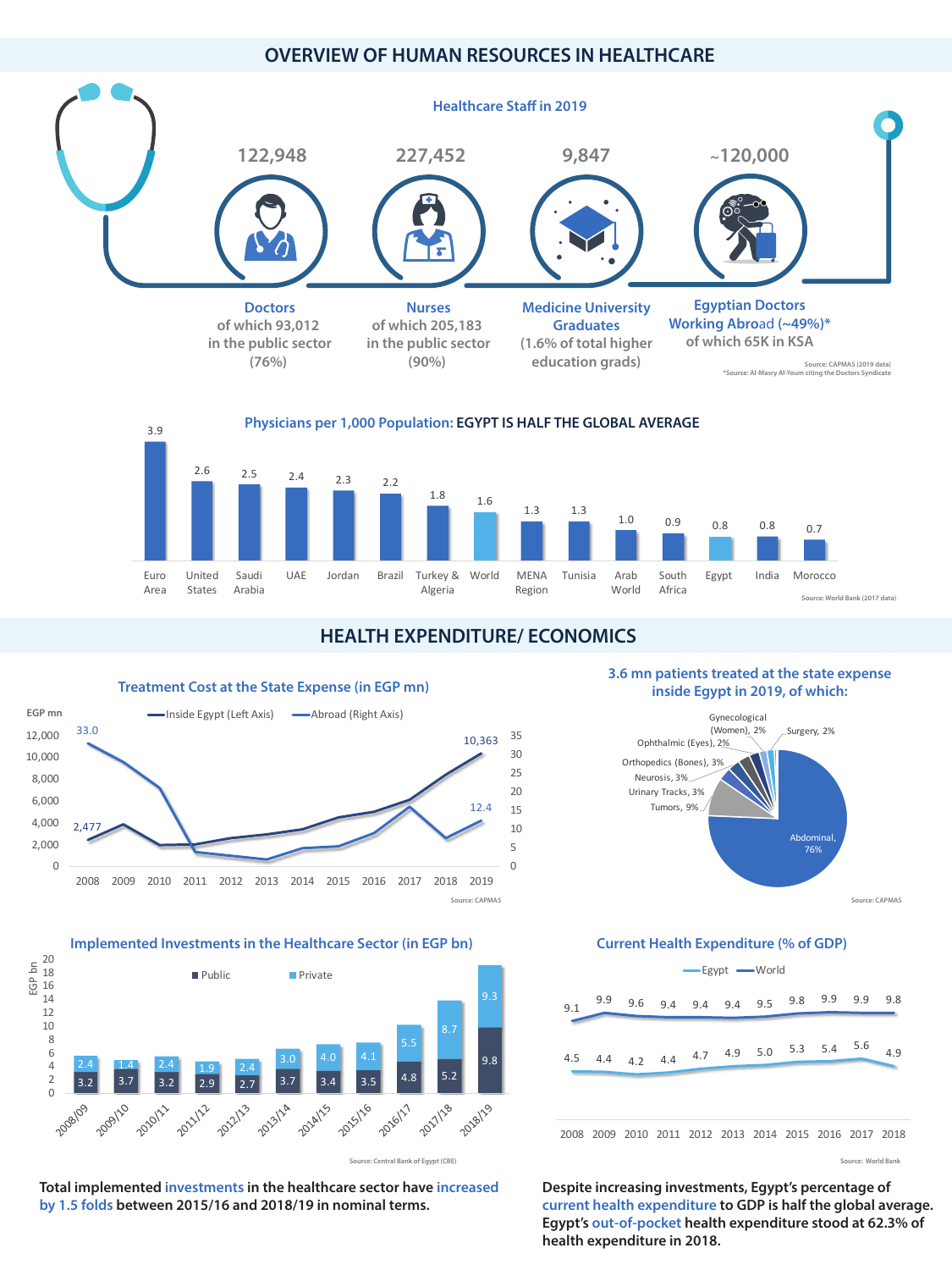### **MERGERS AND ACQUISITIONS**

### **NATIONAL PROJECTS/ INITIATIVES**

**Source: Enterprise.press**

**\*Building materials, oil and gas and real estate also recorded 6 M&As each in 2020.**

\*\* A UAE company that owns and operates Dar El Fouad 6 of October, Dar El Fouad Nasr City, As-Salam International hospital in addition to AsSalam International Hospital Katameya which is expected to commence operations in It is worth noting that on December 30th, the Egyptian Competition Authority's (ECA) said that its preliminary decision was to not approve the merger but the final decision is yet to be announced.



**With the increasing need and interest in the healthcare sector especially in light of the COVID-19 pandemic, and with stakeholders around the world realizing how vital investing in the sector is, the healthcare and pharma sectors came in second in terms of number and value of M&A transactions in Egypt in 2020, respectively. Another mega merger awaiting regulatory approval would see Cleopatra Hospitals Group (CHG) acquire Alameda Healthcare\*\*. The combined group is expected to hold around 15% of Greater Cairo's commercial bed capacity.**

**Source: Statement by Health Minister Hala Zayed in February 2021**

**Since 2018, the government has launched a number of public health initatives in Egypt at a total cost of EGP 14.2 bn. This has helped in building a database covering more than 70 mn Egyptians.**

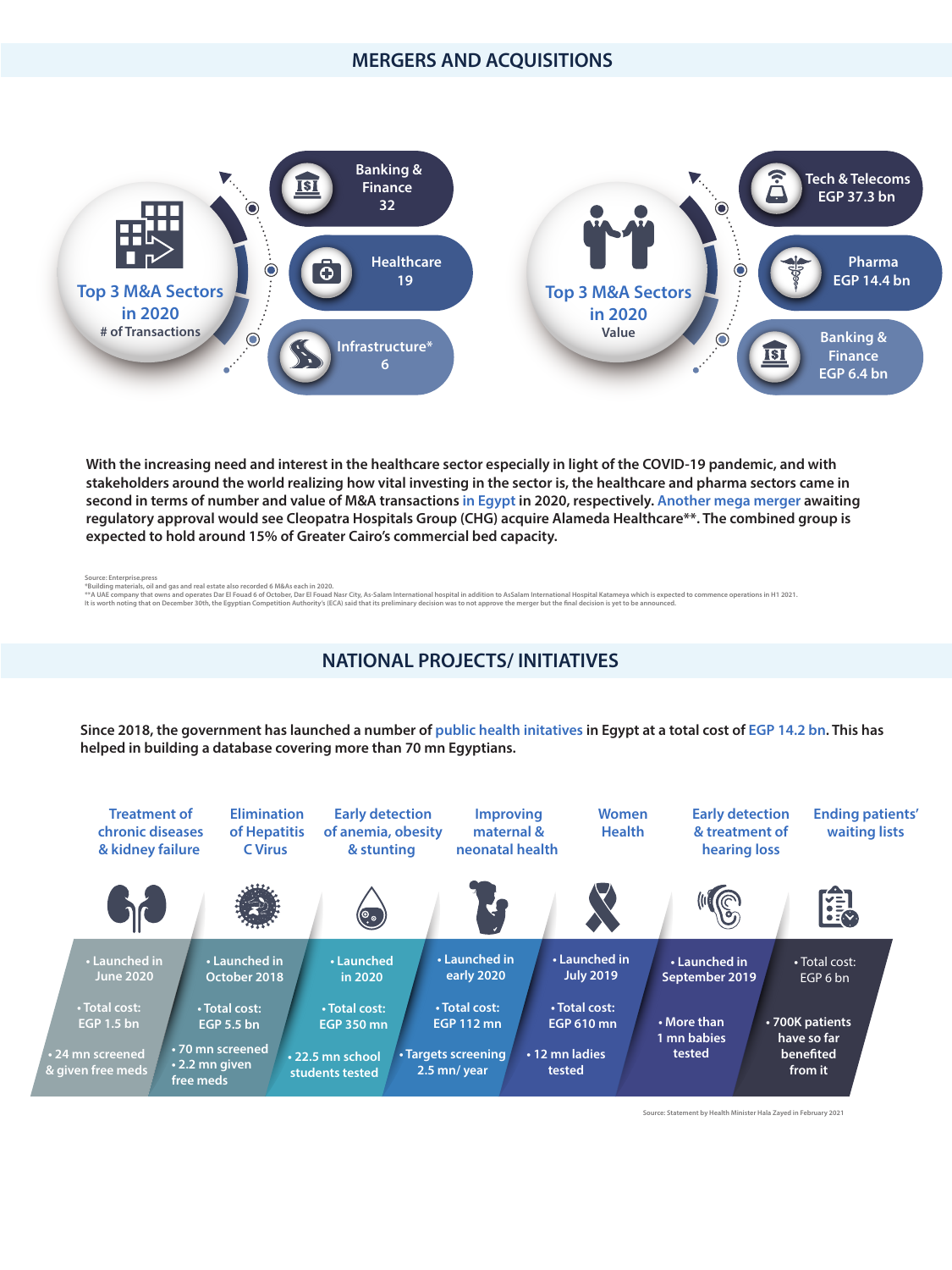### **GLOBAL BENCHMARKING: EGYPT LAGS BEHIND**

### **CHALLENGES AND OPPORTUNITIES**

**Healthy Life Expectancy**

Phone  $+202-25656383/4$ Fax +202-25656385

**Source: World Bank (2017 data) \*Current health expenditure % of GDP (2018 data) \*\*Source: World Health Organization (2019 data)**

**64 67**

**68 63 66 64**

Website dcodeefc.com

**Source: The Egyptian Center for Economic Studies (ECES), WHO white paper, Multiples Group & Fitch Ratings.**

Email info@dcodeefc.com

• Brain drain and immigration of doctors

- Initiatives advancing public health in Egypt
- Increased political will to develop the sector
- Large market size (demand)
- Large pool of highly trained doctors and pharmacists
- Growing pharmaceutical market above global rates
- Increasing role of the private sector
- Low labour costs

| <b>Non-Arab Countries:</b>       |     |      |            |      | $\rightarrow$ |          | 0   |
|----------------------------------|-----|------|------------|------|---------------|----------|-----|
| Beds/1K people                   | 2.9 | 8.0  | 5.2        | 2.9  | 2.8           | 2.1      | 0.5 |
| <b>Physicians/1K people</b>      | 1.6 | 4.2  | 3.9        | 2.6  | 1.8           | 2.2      | 0.8 |
| <b>Expenditure (% of GDP)*</b>   | 9.8 | 11.4 | 10.1       | 16.9 | 4.1           | 9.5      | 3.5 |
| <b>Healthy Life Expectancy**</b> | 64  | 71   | 68         | 66   | 68            | 65       | 60  |
| <b>Arab Countries:</b>           |     | B    | $\bigstar$ |      |               | <b>X</b> |     |
| <b>Beds/1K people</b>            | 2.2 | 2.2  | 1.5        | 1.4  | 1.4           | 1.0      | N/A |
| <b>Physicians/1K people</b>      | 2.5 | 1.3  | 2.3        | 0.8  | 2.4           | 0.7      | 1.8 |
| <b>Expenditure (% of GDP)</b>    | 6.4 | 7.3  | 7.8        | 4.9  | 4.2           | 5.3      | 6.2 |

- High cost of physicians' training
- Low healthcare staff compensation
- Weak healthcare system governance
- Role of the health ministry as a provider not as a regulator
- Poor efficiency and readiness of primary care units
- Poor service quality of public hospitals
- Absence of a fully-integrated database
- Absence of a knowledge-based strategy
- Lack of an all-encompassing law governing all players
- Low government healthcare expenditure that is below global averages
- Inequality when it comes to receiving medical services
- High initial cost for investing in the sector including land price

• The gradual roll out of the comprehensive health insurance system

- Digital transformation efforts
- Improving infrastructure & mega projects
- Progressing investment climate and legislative reforms



**66**

**Increased investments into the sector over the past few years are yet to yield results, with Egypt still lagging behind global averages when it comes to key health-related indicators as shown below.**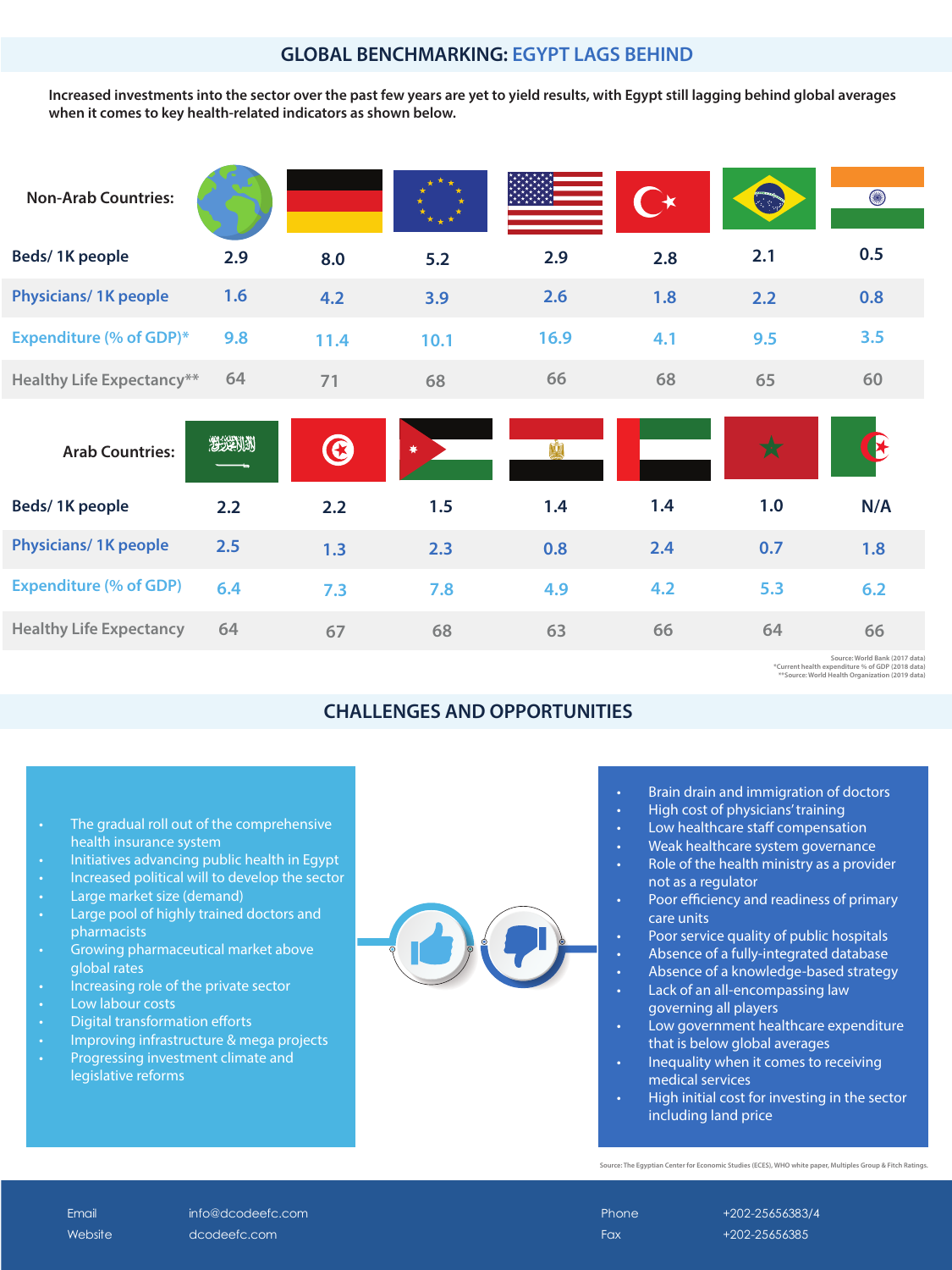### **STAGES OF IMPLEMENTATION**

**According to the law's ini�al plan, the system was to be applied gradually on six stages between 2019 and 2032 as follows.\***





**Dcode** 

**\*The system was introduced on a pilot basis in Port Said in July 2019. In February 2021, the President announced that GoE is planning to** to cover the entire country in 10 years instead. **\*\*According to latest updates, the 1st phase now includes Port Said, Luxor, Ismailia, Aswan, Suez and South Sinai. The rest is yet to be announced.**

### **THREE NEW AUTHORITIES**



**In charge of the insurance scheme** **Managing the contracts with private & public medical service providers**

**Supervisory agency in** charge of accreditation **& quality control**

### **LAW VIOLATION PENALTIES**

The law criminalizes the following violation cases: